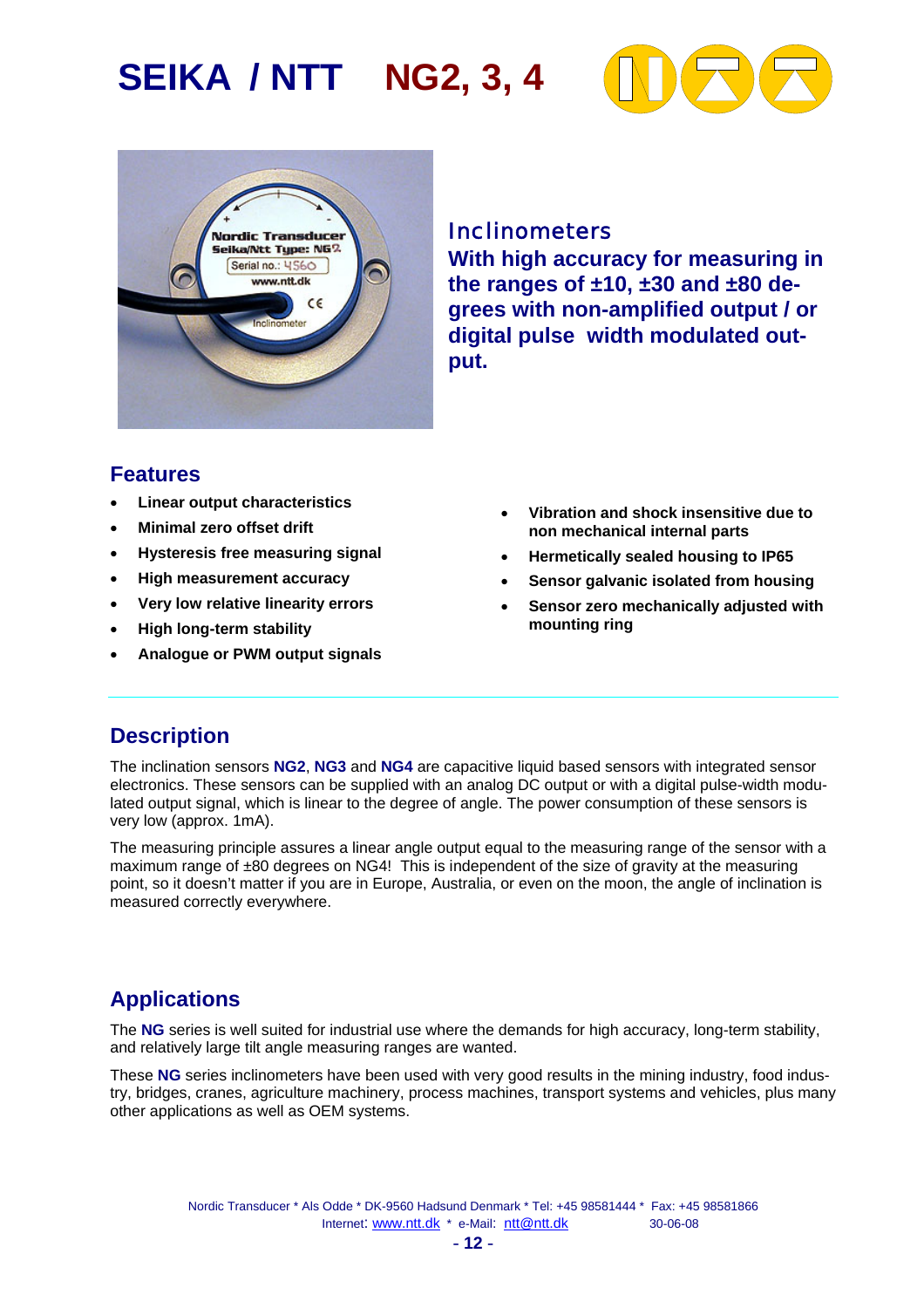



| <b>Technical Data</b>                                          |                                  |                                               |                          |
|----------------------------------------------------------------|----------------------------------|-----------------------------------------------|--------------------------|
| <b>Type</b>                                                    | NG <sub>2</sub>                  | NG <sub>3</sub>                               | NG4                      |
| Measuring range                                                | $±10$ degrees                    | $±30$ degrees                                 | $±80$ degrees            |
| Typical instrument resolution<br>(noise-signal)                | $\leq$ 0,003 degrees             | $\leq$ 0,008 degrees                          | $\leq \pm 0.018$ degrees |
| Dimensions                                                     | See drawing                      |                                               |                          |
| Max. Non-linearity                                             | $<$ 0,1% F.S.                    |                                               |                          |
| <b>Transverse Sensitivity</b>                                  | 1% at 45° tilt                   |                                               |                          |
| Rise-time constant                                             | app.0,3 Sec.                     |                                               |                          |
| Power Supply U <sub>bN</sub>                                   | 5 Volt                           |                                               |                          |
| Min.  Max. Supply $U_{bz}$                                     | 3  6 Volt                        |                                               |                          |
| Current consumption U <sub>b</sub> =5Volt                      | app.1mA                          |                                               |                          |
| Protection degree                                              | <b>IP65</b>                      |                                               |                          |
| <b>Working Temperature</b>                                     | -40 to $+85^{\circ}$ C           |                                               |                          |
| <b>Storage Temperature</b>                                     | $-45$ to $+90^{\circ}$ C         |                                               |                          |
| Weight (without cable and mount-<br>ing ring)                  | App 110 Grams                    |                                               |                          |
| Standard cabling                                               | 0,5m shielded Cable Ø 4,6mm      |                                               |                          |
| Values for analogous DC output model at U <sub>bN</sub> =5Volt |                                  |                                               |                          |
| Sensitivity                                                    |                                  | $app.9, 5mV/degrees \mid app.6, 5 mV/degrees$ | app.4,2 mV/degrees       |
| Temperature drift on sensitivity                               | <-0,12%/°C                       |                                               |                          |
| Temperature drift on zero                                      | $<$ 0,01mV/°C                    |                                               |                          |
| Zero offset at Ub=5V                                           | 2,5±0,1Volt - -general: 0,5Ub±4% |                                               |                          |
| Output Impedance                                               | 10 $k\Omega$                     |                                               |                          |